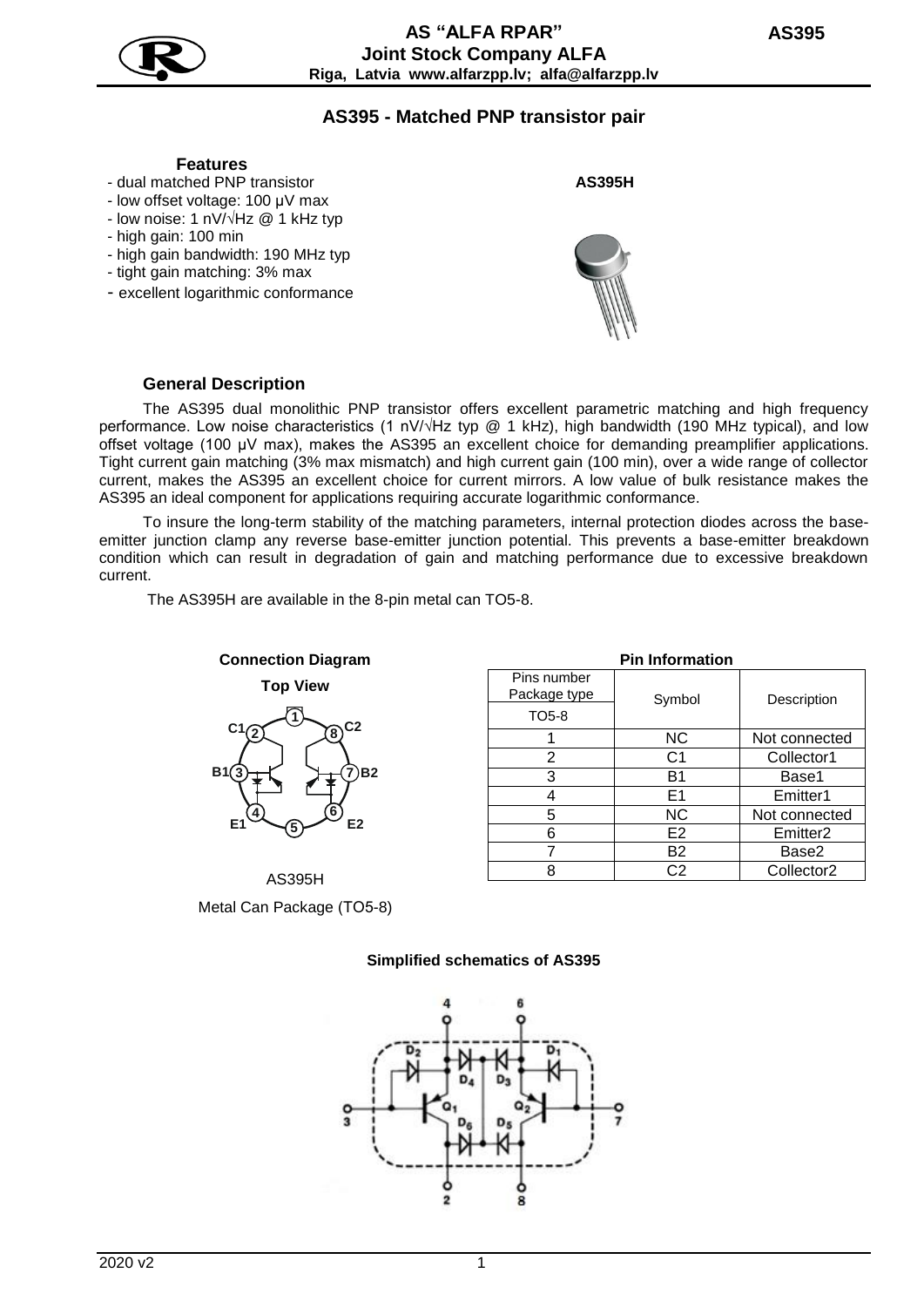

## **ABSOLUTE MAXIMUM RATINGS**

| Collector-Collector Voltage (BV <sub>cc</sub> ) 36 V |  |
|------------------------------------------------------|--|
|                                                      |  |
|                                                      |  |
|                                                      |  |

#### . **Electrical performance characteristics (TA=+25°C, unless otherwise noted**.**)**

|                                                       | Symbol                       | <b>Conditions</b>                 | AS395 |            |     |      |
|-------------------------------------------------------|------------------------------|-----------------------------------|-------|------------|-----|------|
| <b>Parameter</b>                                      |                              |                                   | Min   | <b>Typ</b> | Max | Unit |
| Current Gain <sup>1</sup>                             | $h_{FE}$                     | $V_{CB} = 0 V, -36 V$             |       |            |     |      |
|                                                       |                              | $IC = 1 mA$                       | 100   | 165        |     |      |
|                                                       |                              | $I_c = 100 \mu A$                 | 90    | 150        |     |      |
|                                                       |                              | $I_c = 10 \mu A$                  | 80    | 120        |     |      |
| Current Gain Matching <sup>2</sup>                    | $Dh_{FE}$                    | $I_c$ = 100 µA, VCB = 0 V         |       | 0,5        | 3   | %    |
| Offset Voltage <sup>3</sup>                           | Vos                          | $VCB = 0 V$ , IC = 100 µA         |       | 40         | 100 | μV   |
| Offset Voltage Change vs.<br><b>Collector Voltage</b> | $DVos/DVCB$ $ V_{CB1} = 0$ V | $I_C$ = 100 µA                    |       |            |     |      |
|                                                       |                              |                                   |       | 11         | 150 | μV   |
|                                                       |                              | $V_{CB2} = -36 V$                 |       | 11         | 150 |      |
| Offset Voltage Change vs.<br><b>Collector Current</b> | DVos/DIC                     | $V_{CB} = 0 V$                    |       | 12         | 50  | μV   |
|                                                       |                              | $I_{C1}$ = 10 µA, $I_{C2}$ = 1 mA |       | 12         | 50  |      |
| <b>Offset Current Collector-Base</b>                  | los.                         | $I_C$ = 100 µA, VCB = 0 V         |       | 6          | 35  | nA.  |
| Leakage Current                                       | ICBO                         | $V_{CB} = -36 V = V_{MAX}$        |       | 50         | 200 | рA   |
| <b>Collector Saturation Voltage</b>                   | $V_{CE (SAT)}$               | $I_c = 1$ mA, $I_B = 100 \mu A$   |       | 0,025      | 0,1 | V    |

# **NOTES**

<sup>1</sup> Current gain is measured at collector-base voltages ( $V_{CB}$ ) swept from 0 to  $V_{MAX}$  at indicated collector current. Typicals are measured at  $V_{CB} = 0 V$ .

<sup>2</sup> Current gain matching ( $Δh_{FE}$ ) is defined as:  $Δh_{FE} = 100 (Δl_B) * h_{FE}$  (min) / l<sub>c</sub>

<sup>3</sup> Offset voltage is defined as:  $V_{OS} = V_{BE1} - V_{BE2}$ , where  $V_{OS}$  is the differential voltage for  $I_{C1} = I_{C2}$ :  $V_{OS} = V_{BE1} - V_{BE2} = KT/q * ln (I_{C1}/I_{C2})$